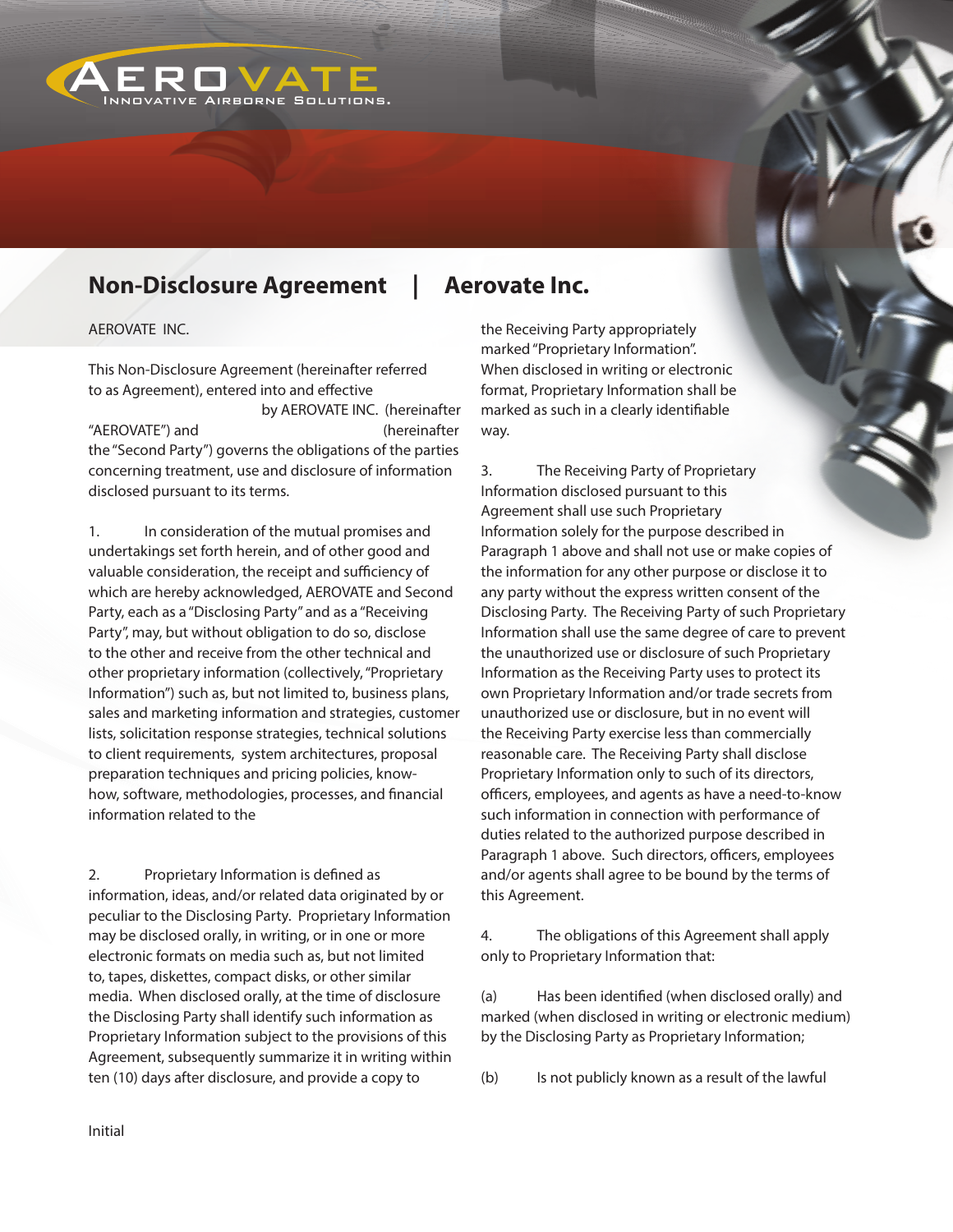

disclosure by any party;

(c) Is not already known to the Receiving Party as a result of Receiving Party's own independent efforts; and

(d) Has not been transmitted by the Disclosing Party to any third party without restriction.

5. All disclosures of information by the Disclosing Party to the Receiving Party pursuant to this Agreement shall be made by or through its "Authorized Recipient". The Authorized Recipients for the parties are identified at the end of this Agreement.

6. This Agreement will expire on the earlier of: (1) termination by either party upon ten (10) days prior written notice to the other party, or (2) three (3) years from the effective date of this Agreement, unless such period is extended or reduced by mutual agreement of the parties. After termination or expiration of the term of this Agreement, within ten (10) days after receipt of written request of Disclosing Party, the Receiving Party of any Proprietary Information disclosed pursuant to this Agreement shall either (as requested by Disclosing Party) (i) return to the Disclosing Party all originals and any and all copies of such Proprietary Information in the Receiving Party's possession in whatever medium or form it is held, or (ii) certify to the Disclosing Party that it has destroyed any and all documents containing or derived from such Proprietary Information; provided that Receiving Party may, if it so notifies Disclosing Party, retain an archival set of copies solely for reference with respect to the dealings between the parties subject to the Agreement. Following expiration of this Agreement, the confidentiality obligations with respect to any Proprietary Information which constitutes a trade secret disclosed hereunder shall remain in effect so long as the Proprietary Information remains a trade secret.

7. Disclosing Party warrants that it has the right to disclose the Proprietary Information to the Receiving Party. No right or obligation other than those expressly

enumerated herein shall be created or implied by the fact that Proprietary Information has been disclosed pursuant to this Agreement or by the fact of the parties entering into this Agreement. For example, this Agreement shall not alter any ownership rights with respect to Proprietary Information, nor shall it create any exclusive relationship, partnership, joint venture, agreement to enter into a contract or to make any reimbursement between the parties, nor shall it be read to grant any license to any Proprietary Information, trade secret, trademark, copyright or patent beyond the specific use expressly authorized herein.

8. The parties acknowledge that the unauthorized use or disclosure of Proprietary Information could cause irreparable damage to the Disclosing Party. In order to provide a remedy by which to limit or prevent such damage, the Receiving Party of any Proprietary Information disclosed pursuant hereto agrees that the Disclosing Party shall have the right to obtain an injunction to prevent threatened or actual unauthorized use or disclosure of such Proprietary Information. Such

 injunctive remedy shall be in addition to any other legal or equitable remedy available to the Disclosing Party in the event of a breach or threatened breach of this Agreement.

9. Miscellaneous provisions:

(a) This Agreement may not be assigned or otherwise transferred by either party without the express written consent of the other party;

(b) In the event disclosure of Proprietary Information is required by law or regulation to be disclosed to any other party, the Receiving Party shall first notify the Disclosing Party of such requirement to permit the Disclosing Party to contest such requirement;

(c) This Agreement is made under and shall be construed in accordance with the laws of the Ohio without regard to its provisions regarding conflicts of laws;

(d) In the event that any provision of this Agreement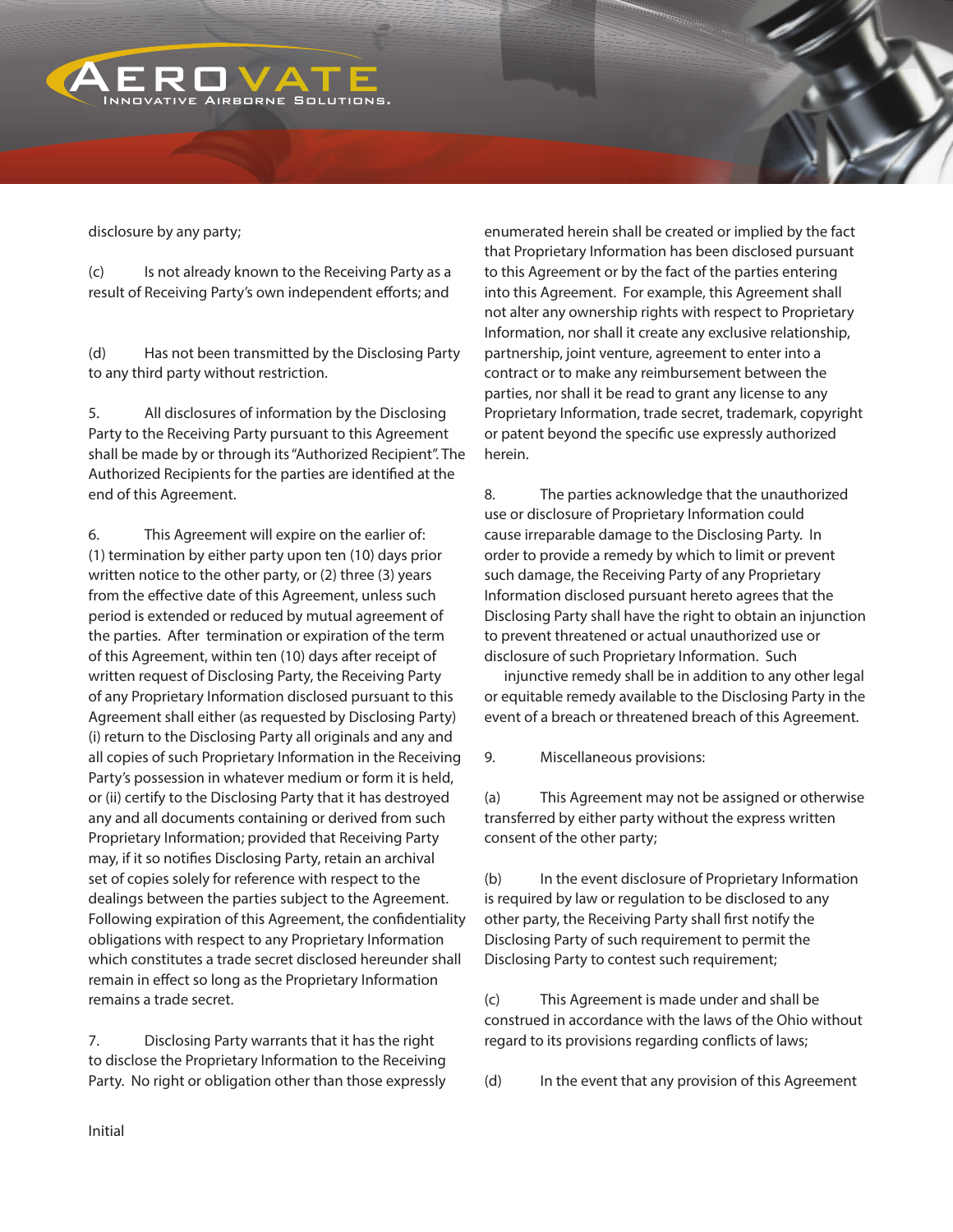

is found to be unlawful or unenforceable, the remaining provisions of the Agreement shall nonetheless be enforceable and construed so as to give effect to the Agreement as a whole;

(e) This Agreement represents the entire agreement of the parties regarding the subject matter hereof and supersedes all previous understandings, commitments or agreements, whether oral or written, between the parties with respect to the subject matter hereof; and

(f) This Agreement may be amended only in a writing signed by authorized representatives of both parties;

(g) The parties acknowledge that the terms and conditions of this Agreement and the discussions between them are confidential, and shall not be disclosed, except as provided in Section 3., without the written consent of the other party.

 In compliance with US Department of Commerce Export Administration Regulations and Export Canada (CBSA regulations) and the US Department of State International Traffic in Arms Regulations as they exist during the applicability of this Agreement, and notwithstanding any other provisions of this Agreement., neither party shall attempt to, not knowingly export or re-export to any country prohibited from obtaining such data, either directly, or indirectly through affiliates, licensees, or subsidiaries, any US/CANADA source technical data acquired from the other party, any products utilizing such data, or any proprietary/confidential information provided under this or any ancillary agreements, to any countries outside the US/CANADA which export may be in violation of US Export Laws or Regulations. Nothing in this provision shall relieve the recipient from any other obligation stated elsewhere in this Agreement not to disclose such information.

Nothing herein shall be deemed to replace or be in prejudice of any national Government security classification referenced on any part of the Confidential

10. National Security

## **Signature**

| <b>AEROVATE INC</b> | <b>CLIENT INFORMATION</b> | Province/State/Other: |
|---------------------|---------------------------|-----------------------|
| Witness:            | Company Name:             |                       |
| Signature:          | Name:                     | Postal Code:          |
|                     | Address:                  | Country:              |
|                     | Street:                   | Signature:            |
|                     | City:                     |                       |